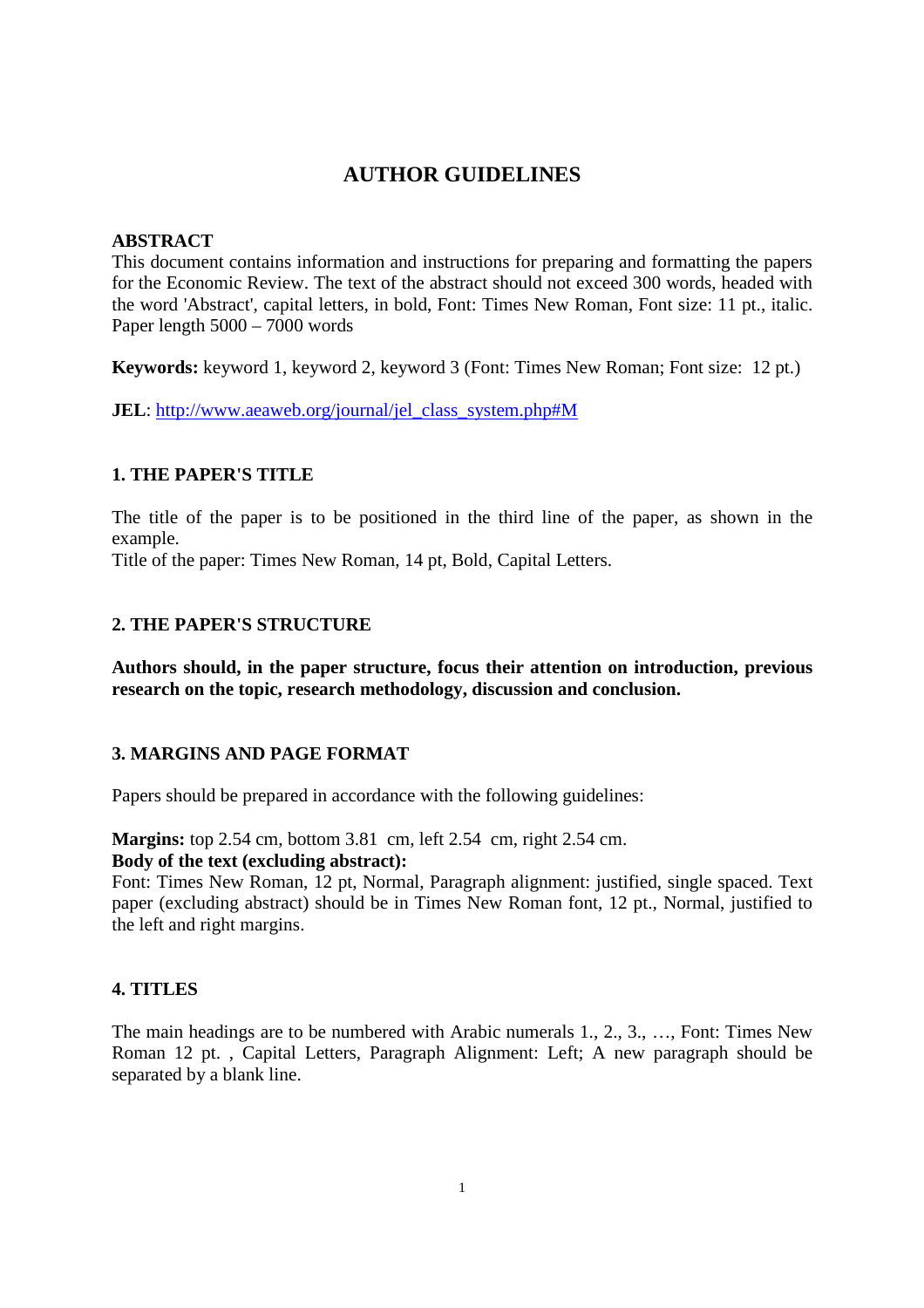#### **4.1. Subtitles**

Written in the format: X.1, X.2, etc. Font: Times New Roman, Font size: 12 pt, Bold, Paragraph Alignment: Left

#### **5. PICTURES, CHARTS AND TABLES**

All the pictures and tables should be clear, with consistent contrast and placed in the text where required. Table titles should be positioned above tables, while the titles of pictures and charts should be positioned below them. Their numbers should follow the numbers of the main headings.

## **6. PAGINATION AND ENDNOTES**

Pagination: bottom of page (center)

Endnotes: typed at the end of the paper and numbered (1., 2. …), Font: Times New Roman, Font size: 10 pt., Normal

#### **7. REFERENCES**

References: listed at the end of the paper, Font: Times New Roman, Font size: 11 pt., Normal. You should use the Harvard system of referencing, as follows:

#### **Book:**

*Bibliography format:* Brigham, E.F. (1992). *Fundamentals of Financial Management*. Fort Worth: The Dryden Press.

*In-text example:* (Brigham 1992, p. 65)

#### **Journal article (printed journal article)**

*Bibliography format:* Fama, E.F. & French, K.R. (1992). The Cross-Section of Expected Stock Returns. *The Journal of Finance*. 47(2), pp. 427-465.

*In-text example:* (Fama & French 1992, p. 428)

#### **Conference Papers**

*Bibliography format:*

Fish, J. (2008). Managing changes in the workplace. *In Professional Managers Conference*. Blackpool, Monday 18th to Wednesday 20th February 2008. Blackpool: PubM. pp. 42-45.

*In-text example:* (Fish 2008, p. 43)